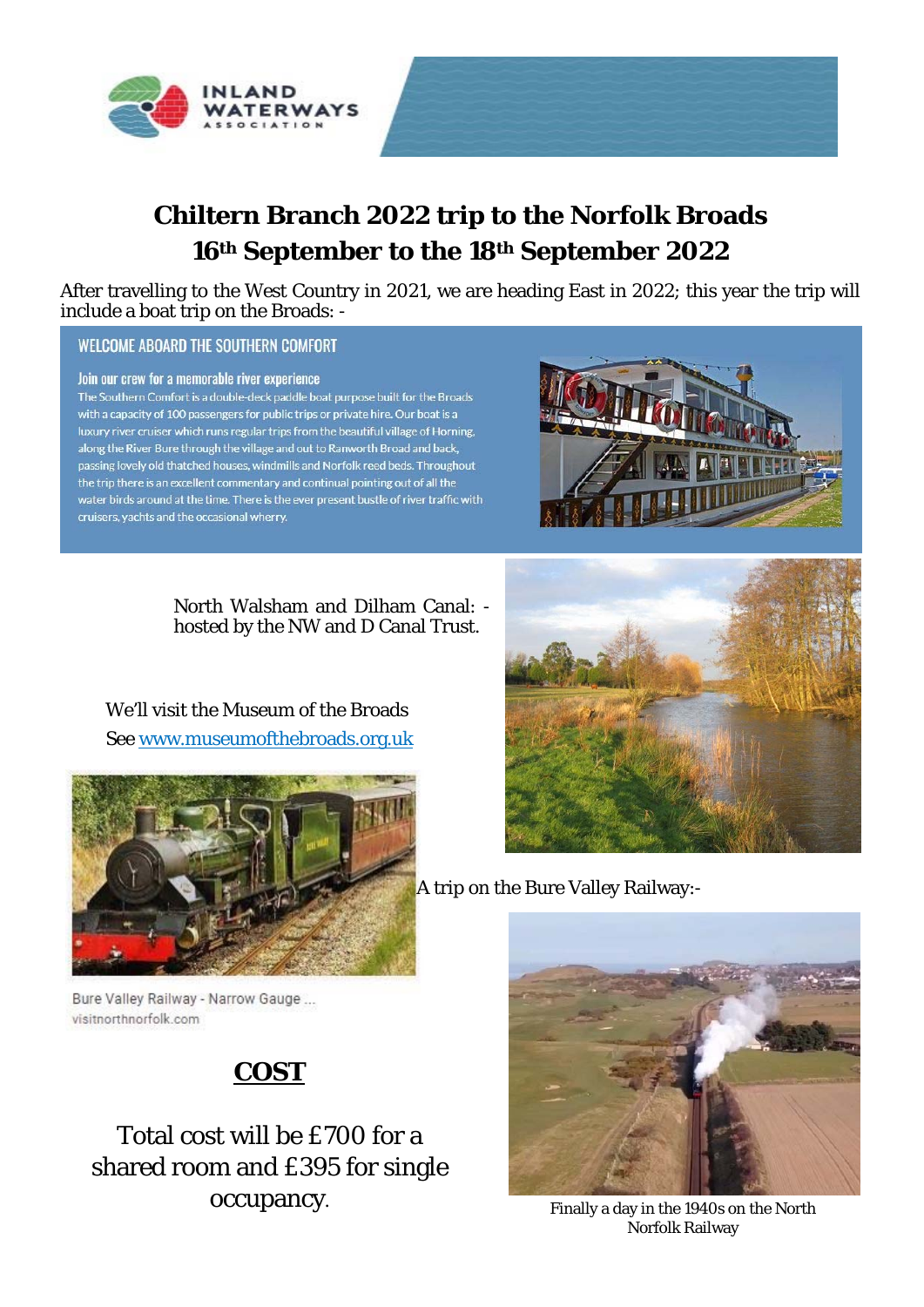



#### **BOOKING SHEET**

Please book me places for…………..adult/s

**For confirmed reservations a non-refundable deposit of £75 per person is required**.

Payment by bank transfer (preferred) to: -

**Acc name**:- Inland Waterways Association Chiltern Branch

**Branch Code** 20-45-77

**Acc No** – 30473715

If paying by bank transfer, the booking sheet can be scanned and forwarded as an attachment to colin.bird@waterways.org.uk

#### **OR**

By cheque made payable to **The Inland Waterways Association Chiltern Branch**

This booking sheet and cheque for deposit should be mailed to: - Colin Bird at 11, Hillrise, Manor Road, Walton-on-Thames, Surrey, KT12 2PE. Tel. 01932-248178

**An early return of this booking sheet and deposit would very much help the administration.**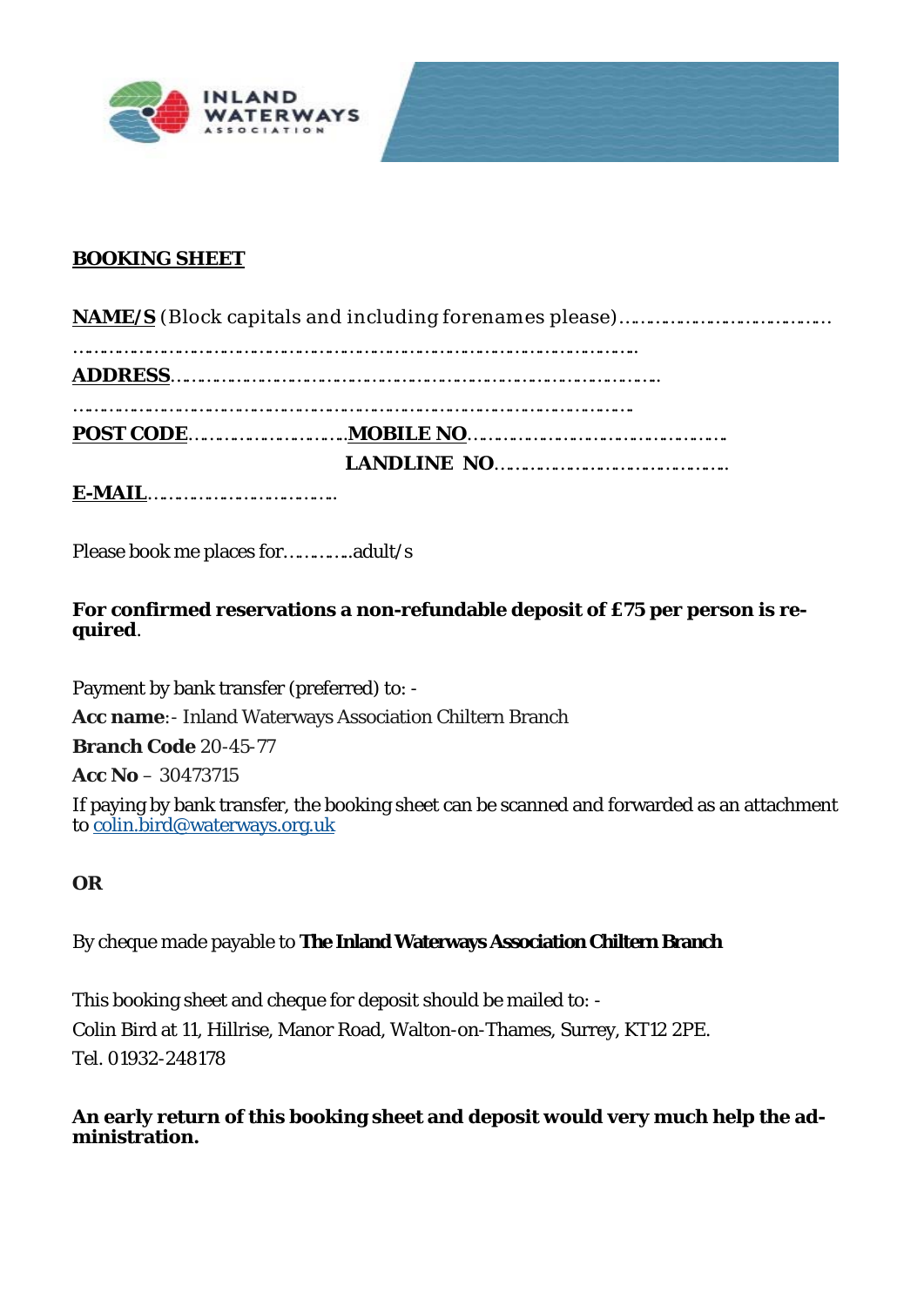

#### **COACH PICK-UP POINTS**

The coach pick-up points are currently The Handy Cross Park and Ride, High Wycombe, the Gore Hill bus stop Amersham, The Broadway Chesham and Watford Junction Railway Station.

**However**, our drive to Horning to join the trip boat is quite lengthy. We may need to stop en-route to give our coach driver a legally required 45 minute break. This will also allow us to stretch our legs and enjoy a tea or coffee.

We are keen therefore, if at all possible, to reduce the number of pick-up points to allow more time for the journey. The ideal default position is to have two pick-up points – Watford and High Wycombe. This would mean that those who would normally join in Chesham or Amersham would board at the High Wycombe Handy Cross Park and Ride. Parking at Handy Cross over the weekend costs around £12:50 and has the great advantage of being not much more than 150 yards from the pick-up point.

So, here is the choice for your pick-up point.

My/Our preferred pick-up point is…………………………………………………………….

If necessary, I/We would be happy to join the coach at the High Wycombe Handy Cross Park and Ride.

\*YES/NO

#### **HOTEL ACCOMMODATION**

The hotel accommodation required is: - \*Double Bedded Room \*Twin Bedded Room

\*Single Room

Do you have any special dietary requirements?....................................................................

……………………………………………………………………………………………………………………………….

### **\*Please delete as appropriate**